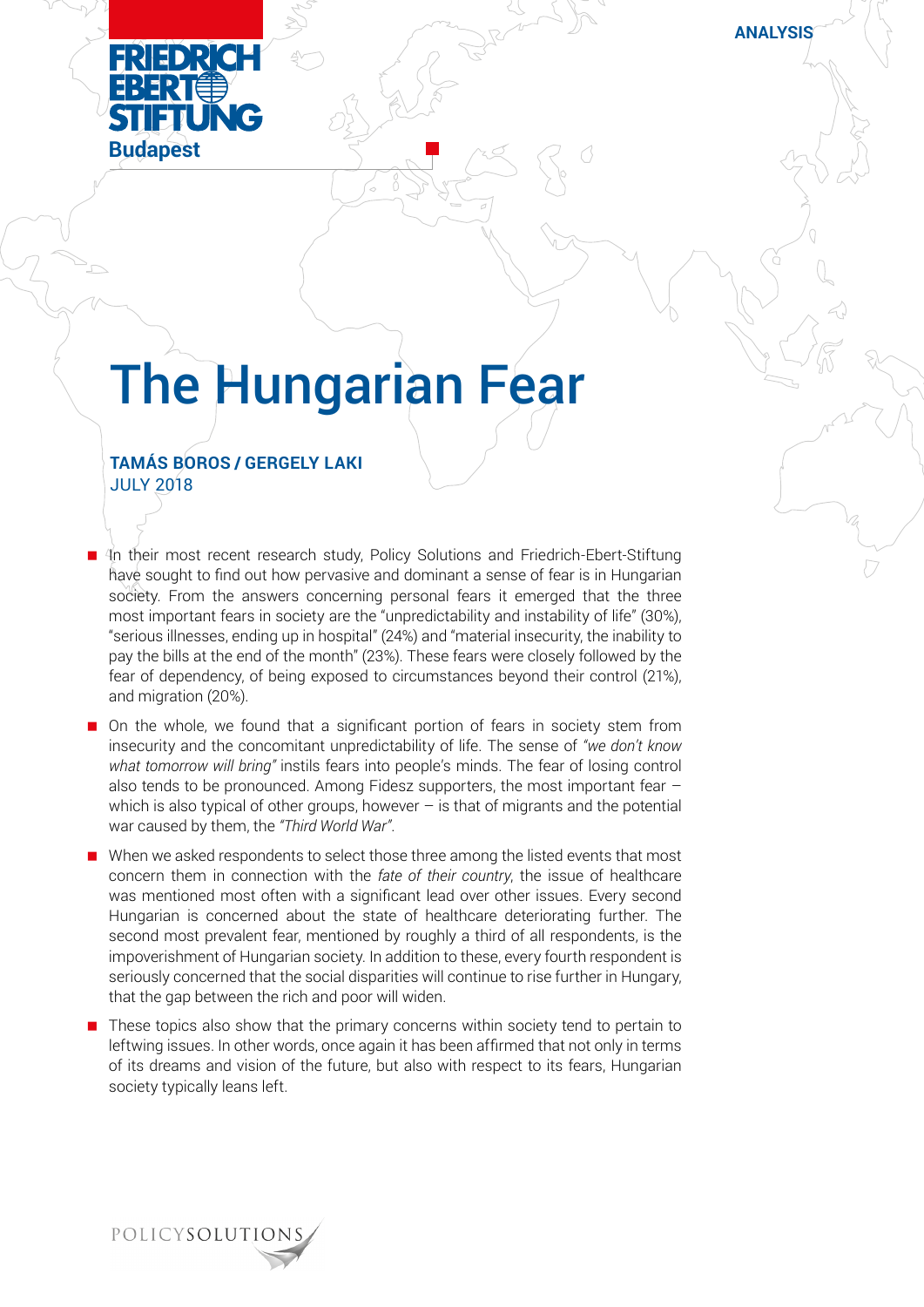$\bar{\phantom{a}}$ 

## **Table of Contents**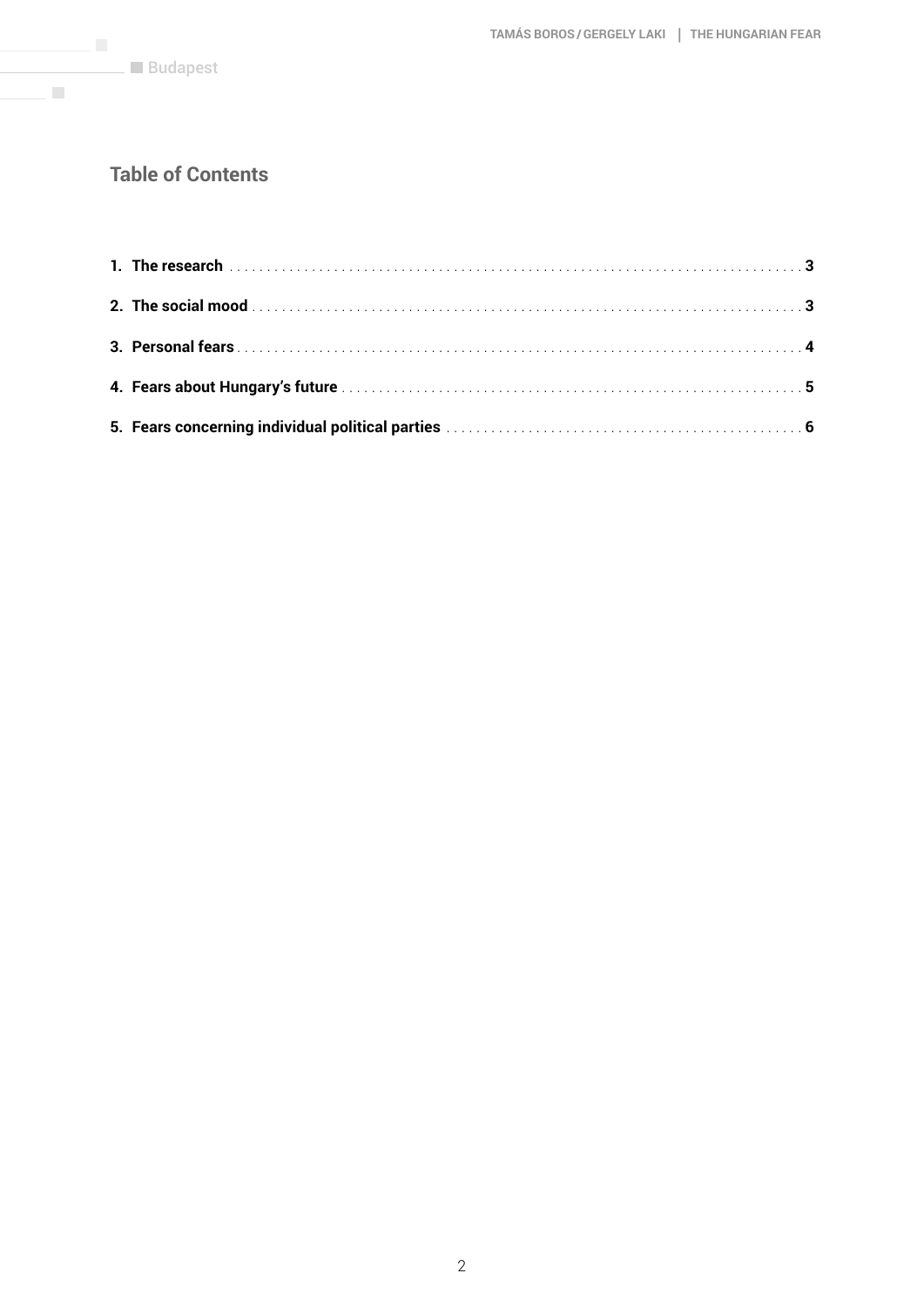<span id="page-2-0"></span>T.

## 1. The research

In their most recent research study, Policy Solutions and Friedrich-Ebert-Stiftung have sought to find out how pervasive and dominant a sense of fear is in Hungarian society; What type of personal fears characterise Hungarian society and what fears do Hungarians harbour about the future of their country? On the occasion of the Hungarian parliamentary elections of 2018, we found it important to examine how afraid citizens are of certain political parties attaining power in Hungary. After the positive visions we had looked at in our research entitled "Hungarian Dream", which was published in 2017, we now moved on to look at the negative visions of the future, the ingredients that make up the "Nightmares of Hungarians". We base our conclusions on the results of a national representative survey of 1,000 respondents interviewed in person, as well as several interviews conducted in focus groups on seven different locations throughout Hungary. Our partner in conducting this research was the polling company Závecz Research.

## 2. The social mood

In the first part of our "Hungarian Fears" research we wanted to find out more about the general mood in Hungarian society. We investigated to what extent the four basic sentiments  $-$  happiness, anxiety stemming from expectations, fear and hate  $-$  are present in our everyday lives. The answers unequivocally reveal that when we ask Hungarians about their everyday life, then positive, happy sentiments are far more prevalent than negative ones. A general sense of happiness is most typical of young and highly educated persons, those who live in the Transdanubia region of Hungary (especially in the larger urban areas that serve as county seats) and rightwing (Fidesz) voters. The least happy people tend to be those with only eight years of elementary education, middle-aged respondents and the elderly, as well as those who live in the Southern Plains and in North Hungary – especially in small towns. Women are also more likely than the average to fall into this category.

#### Men tend to be burdened least by expectations,

while those in their forties and with an education of no more than eight years of elementary school tend to feel most challenged by the pressures in their lives. The highest levels of fears are also most typical of those who have completed only elementary education, but they are also exceedingly high among those over the age of 60, leftwing voters and women. Fear as a sentiment is more typical of highly developed regions than of those that are falling behind in terms of development. Fears are least prevalent among young respondents, those with higher levels of education, Budapest residents and rightwing voters (Jobbik and Fidesz) in general.

Finally, the feeling of hate is especially typical of those in their middle ages, those whose education qualifies them for skilled manual labour or unskilled work, as well as of those who live in the poorest regions. It is also present at higher than average levels among rightwing (Fidesz and Jobbik) voters. It is least typical of those with higher education (college/university), the youngest and oldest Hungarians, Budapest residents, women and leftwing voters.

As far as the general public mood in Hungary is concerned, we can conclude that when it comes to their assessment of their everyday lives, **posi**tive sentiments predominate among a majority of Hungarians. Seventy percent of the public said that they recently experienced a feeling of happiness – other research has also shown that the majority of society experienced an improvement in their mood over the last few years. Nevertheless, another aspect of our research that was also observed in other surveys is that roughly a third of the total population is characterised by total disenchantment, loss of hope and unhappiness. Among the negative sentiments, the **burdens of** "expectations" (39% experienced this during the last week) are most likely to be perceived as oppressive by Hungarians. Fear was recently felt by a quarter of the population, while hate was experienced by every fifth respondent.

Another major dividing line we observed in society separates those from under the age of 40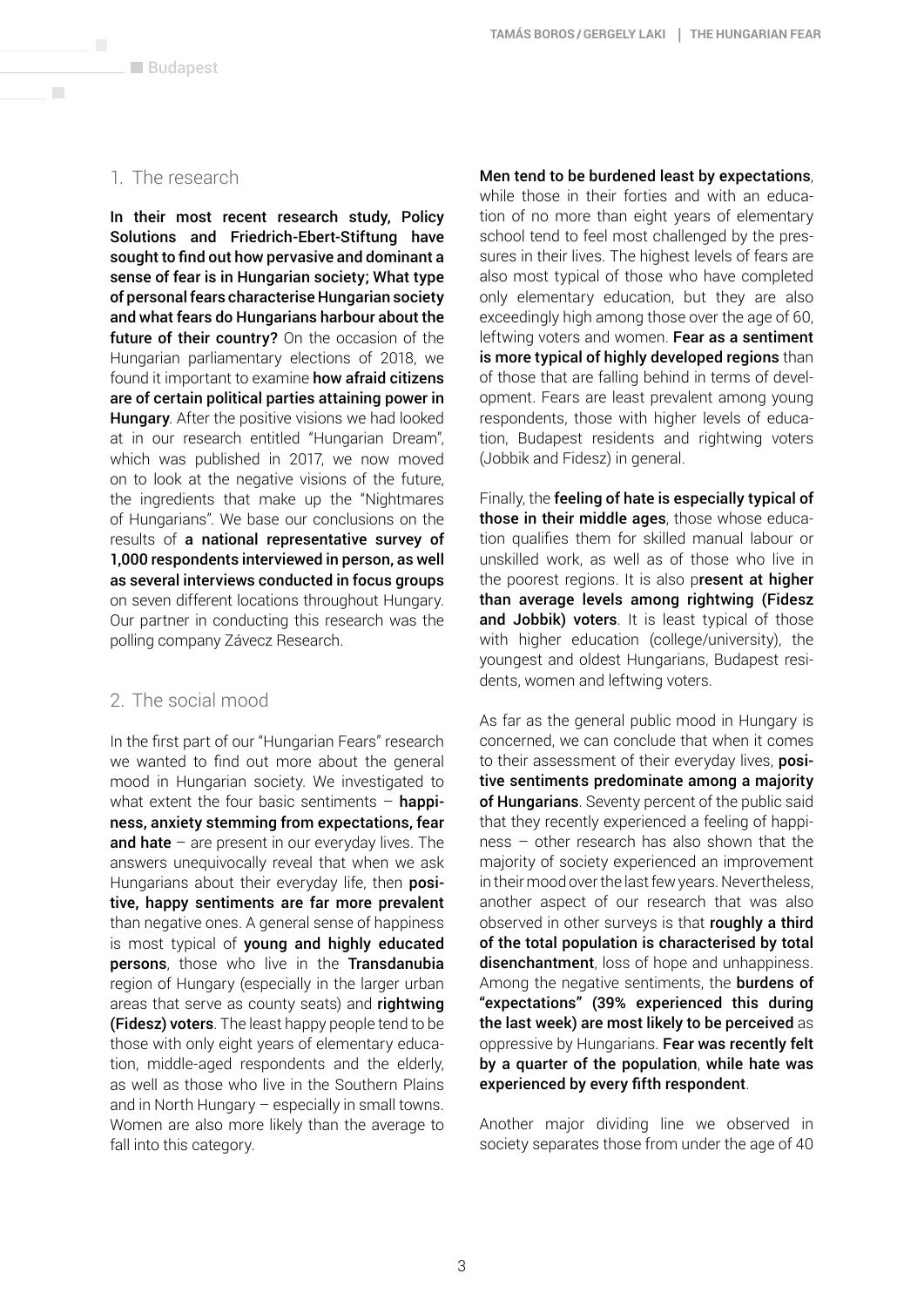<span id="page-3-0"></span> $\overline{\phantom{a}}$ 

from those who are older  $-$  40 is the age when negative sentiments begin to accumulate and reach ever new heights. Happiness-related sentiments are less typical of women, while negative feelings and anxiety are more common among them. There is a significant difference between rightwing and leftwing voters in terms of the hate/ fear issue. Proportionally, the feeling of hate is more prevalent among rightwing voters than among leftwing voters (rightwingers: 17-19% vs. leftwingers: 12-13%), while fear is more typical on the left than on the right (21-26% of rightwing respondents vs. 28-38% of leftwing respondents).

## 3. Personal fears

From the answers concerning personal fears it emerged that the three most important fears in society are the "unpredictability and instability of life" (30%), "serious illnesses, ending up in hospital" (24%) and "material insecurity, the inability to pay the bills at the end of the month" (23%). These fears were closely followed by the fear of fear of dependency, of being exposed to circumstances beyond their control (21%), and migration (20%).

In almost every major demographic, the **public's** fear map is dominated by the uncertainty/ unpredictability of life. Only with respect to Budapest residents and those over the age of 60 does this issue not rank at the top. Among the elderly, the fear of health problems ranks ahead of uncertainty-related anxiety. In Budapest, migration ranked as the top fear in April 2018.

Men are fundamentally less likely to be afraid (or less likely to admit it) than women  $-$  among men 19% professed that they had not been subject to any fears recently, while among women this ratio was only 12%. At the same time, another difference between the genders is that men are more likely to mention migration as a source of fear, while women tended to refer to health problems more often.

Until the age of 50 the concerns of Hungarians tend to be dominated by their material situation, over the age of 50 other fears, such as that of health problems and of dependency tend to rise. Among those between the ages of 18-29, a major (third most common) fear is that of losing one's housing  $-$  that concern is far less prevalent among other demographics.

In contrast to prior expectations, we found that migration is just as much a pre-eminent source of fear in Budapest as it is in other types of – i.e. smaller - municipalities. Indeed, while in Budapest the potential influx of "foreigners" is the number one source of fear, in villages it ranks only second and in rural towns it is in fifth place among the top fears. In the county seats (the major urban areas outside Budapest) other problems – thus a bad economic situation and the fear of a runaway world – have squeezed migration out of the list of top-ranked concerns.

Finally, in terms of the fears that respondents mentioned spontaneously, without pre-given choices, party preferences had a major impact on what Hungarians tend to be most afraid of. Fear of uncertainty was the most typical fear across the board, but after that Fidesz voters were more likely to be afraid of migrants, Jobbik voters fear financial insecurity, while MSZP voters are most afraid of falling ill. The second most important source of fear among undecided voters is fear of dependency, of being exposed to circumstances beyond their control. Migration did not make it into the list of the top five fears of MSZP voters, whereas concerns about the runaway world did. For undecided voters the latter is also among the pre-eminent fears – so much so that for them financial issues did not even make it onto the virtual podium of top fears.

On the whole, we found that a significant portion of fears in society stem from insecurity and the concomitant unpredictability of life. The sense of *"we don't know what tomorrow will bring"* instils fears into people's minds. The fear of losing control also tends to be pronounced. The desire for predictability and stability also manifests itself in the fact that although a significant portion of the respondents in our focus group surveys were middle-aged persons, many of them nevertheless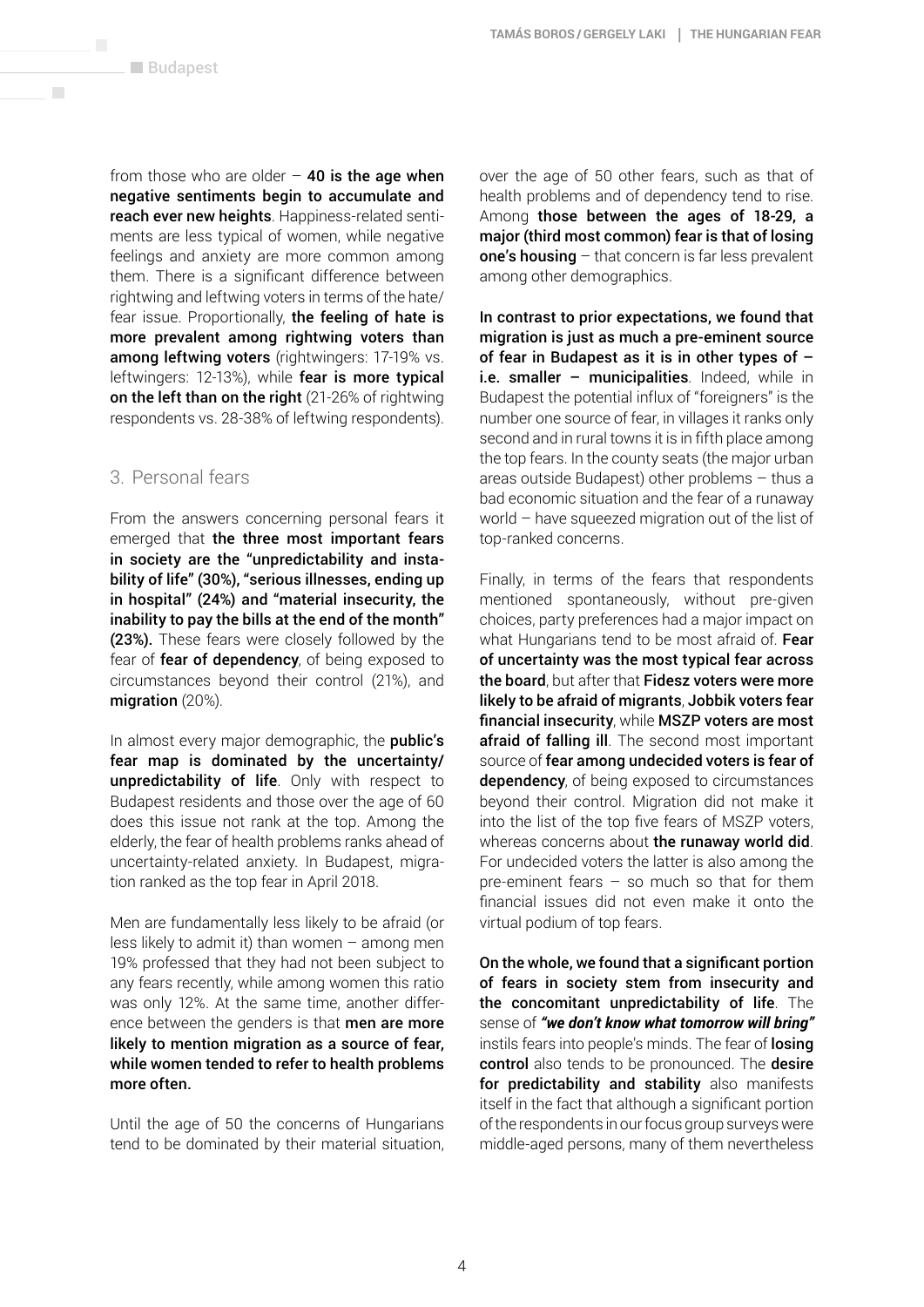<span id="page-4-0"></span> $\overline{\phantom{a}}$ 

expressed a longing for their retirement when they would no longer have to be concerned about their everyday financial situation and losing their jobs. When respondents were asked to spontaneously name their most pressing fears, the anxiety about uncertainty and unpredictability was far more prevalent than when respondents were asked to select fears from a pre-given list. Financial problems and fears of poverty also came up in the context of various different types of questions. Among Fidesz supporters, the most important fear – which is also typical of other groups, however  $-$  is that of migrants and the potential war caused by them, the *"Third World War"*. In trying to understand the nature of personal fears in the Hungarian public, it is also important to stress the fear of climate change and environmental disasters. With 12% of the public mentioning these spontaneously, these issues also made it onto the list of top-ranked fears. Moreover, when prompted by the interviewer, 31% of Hungarians indicated that they do fear of climate change – in spite of the fact that national politics hardly ever address this issue.

## 4. Fears about Hungary's future

In addition to examining personal fears, we also found it important to ascertain what type of fears prevail in society concerning the fate of the country. Our first question in this context was what type of feelings thinking about Hungary's future evoked in the respondents. Their answers clearly revealed that Hungarians tend to be unequivocally optimistic when it comes to their country's future: those who were confident in this context were nearly twice as many in number as those who felt apprehensive about it. The difference in terms of quality is also striking: a quarter of the 61% who professed optimism (that is 15% of all respondents) are very optimistic about Hungary's future, while only one in every six pessimistic respondents (i.e. fewer than 5% of the entire public) have strong fears and concerns about Hungary's future.

Nevertheless, this does not imply that there are no major fears among Hungarians about the fate of their country. When we asked respondents to select those three among the listed events that most concern them in connection with the fate of their country, the issue of healthcare was mentioned most often with a significant lead over other issues. Every second Hungarian is concerned about the state of healthcare deteriorating further.

The second most prevalent fear, mentioned by roughly a third of all respondents, is the impoverishment of Hungarian society. Thirty-seven percent of Hungarians are concerned that people might fall upon harder times financially in the near future.

In addition to these, every fourth respondent is seriously concerned that the social disparities will continue to rise further in Hungary, that the gap between the rich and poor will widen.

Among the fears concerning Hungary, the fourth position was taken by the problem of "there won't be any pensions for the next generation".

Finally, the fifth most frequently mentioned answer was the fear of the growing number of migrants.

Disaggregating this to the level of distinct major social demographics, we find that with a single exception all relevant groups in Hungary are most concerned about the state of healthcare. The sole exception with respect to the latter are the persons in the age group 30-39: Hungarians in this group ranked the fear of rising poverty as the top concern. A vital difference between various demographics is that the quality of education tends to concern people up to the age of 40, while from that point on the potential collapse of the pension system tends to crowd out education from the top list of fears.

On the whole, the fears concerning Hungary's future tend to be highly politicized, that is the respondents' party preferences exert a major impact on how likely they are to be afraid of a given problem and what problems they are likely to regard as the most severe. Party preference and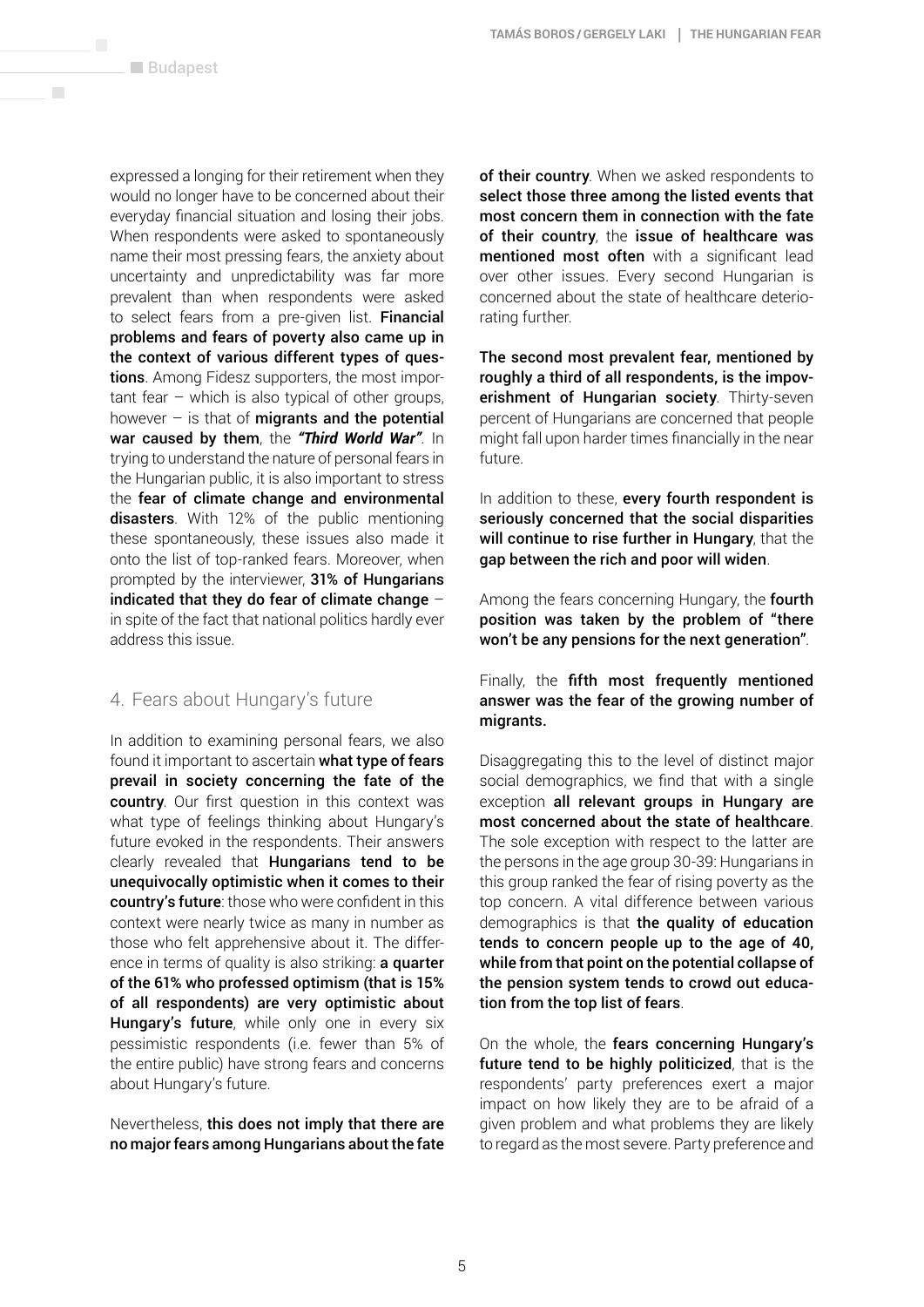<span id="page-5-0"></span> $\overline{\phantom{a}}$ 

age also have a substantial impact on the degree of fear experienced by the respondents and their respective rankings of top fears. Nevertheless. irrespective of partisan preferences, it is clear that the most important concerns in Hungary today attach to healthcare, poverty, social disparities, pensions and migration.

These topics also show that the primary concerns within society tend to pertain to leftwing issues. In other words, once again it has been affirmed that not only in terms of its dreams and vision of the future, but also with respect to its fears, Hungarian society typically leans left.

Migration ranks among the most important fears with respect to both, personal fears as well as fears concerning the fate of Hungary. Concerning the attitudes towards migration, party preferences tend to have the most pronounced impact, as among Fidesz voters the fear that a substantial number of migrants will move to Hungary ranks as the third most important, while among the supporters of other parties – though they, too, share this concern  $-$  it does not make it into the list of the top five fears.

It is also worth noting how widespread the concern is in all demographics that the next generation will not receive a pension. Twenty-two percent of the public mentioned this problem spontaneously, while 50% selected it when it was listed as an option. What makes this issue especially interesting is that this topic made it onto the top list of concerns even though it is hardly discussed in national politics and was never a flagship issue in political campaigns.

## 5. Fears concerning individual political parties

Finally, in the last segment of our research we examined which political party Hungarians are most concerned about winning power. Specifically, we asked respondents the following: "Please indicate whether you would be more likely to harbour apprehensions or less so if the following party won the election and were to form a government!"

The answers confirmed what was apparent already from the result of the national parliamentary election, namely that Fidesz clearly enjoys the best reputation in Hungarian society when we asked respondents whether they would fear for the country's future if the given party were to win the elections. The share of those who evinced confidence in Fidesz stood at 46% in the public overall, as opposed to 38% who said they would fear for Hungary if that party won the election. Sixteen percent had no opinion or did not share it.

The answers also showed that voters were most concerned about the former socialist PM Ferenc Gyurcsány's party, the Democratic Coalition (DK), but the Hungarian Socialist Party (MSZP) lags only slightly behind  $-$  this allows us to conclude that even though eight years have gone by since these parties and their politicians have been out of power, the image of what is colloquially known in Hungary as "the past eight years" in reference to the leftwing government between 2002-2010, which Fidesz had relentlessly castigated in the run-up to the 2010 campaign and beyond, has heavily branded itself into the popular imagination, with the result that large segments of the electorate are still viscerally opposed to the old leftwing political elite. Overall, half of all voters would reject both DK (59%) and MSZP (57%), while 21% and 24%, respectively, would have no qualms about entrusting them with leading Hungary.

Among the parties that never held government positions, Jobbik and LMP are only slightly more palatable to the Hungarian public that the "old left", although voters hold Jobbik in slightly higher esteem than the green party. A little over a quarter of respondents (28%) would trust Jobbik in power, while 53% are fearful of such a scenario. As for LMP, 25% of the public would not harbour apprehensions about LMP becoming the main force in government.

Five important conclusions can be drawn about the fears of individual demographic groups concerning specific political parties: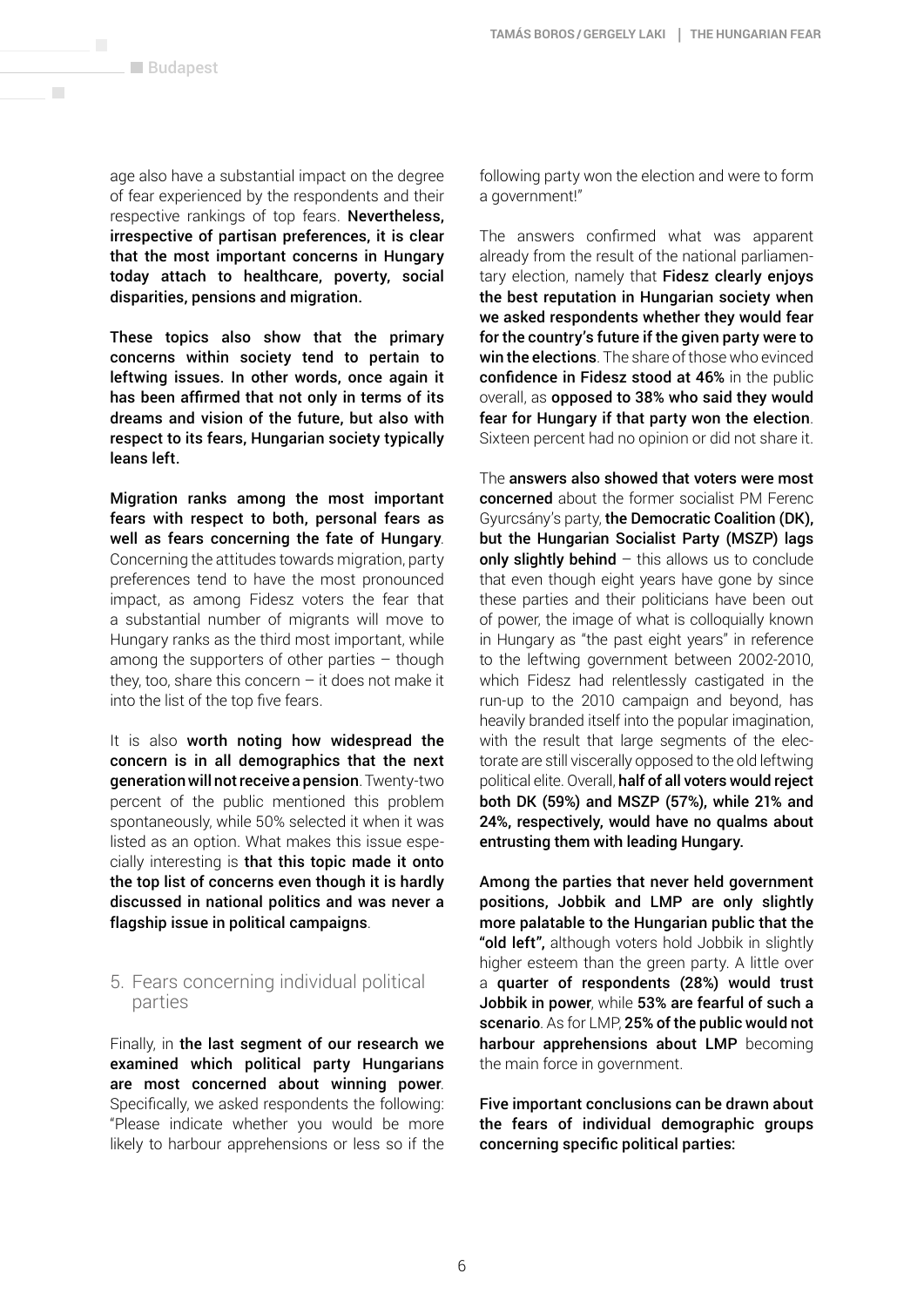$\mathcal{L}_{\mathcal{A}}$ 

Fidesz voters are more afraid of one of the opposition parties rising to power than opposition voters are about Viktor Orbán's governance.

The majority of opposition voters is also apprehensive of the notion that another opposition party than the one they prefer take control of the government. Especially Jobbik voters are concerned, but the leftwing voters, the supporters of MSZP, DK and LMP, too, are distrustful of the other parties. MSZP voters are the most open towards other opposition forces.

If we look at the issues on the basis of age rather than party preferences, then those aged 40-49 are most afraid of a Fidesz governance, while the ruling party is most popular among those over the age of 50. The age of 50 is also a key line of demarcation with respect to Jobbik, only inversely to the relationship observed in the case of Fidesz: those under 50 are least likely to harbour fears about Jobbik, and those over 60 are most likely to do so.

The majority of skilled workers is afraid of every party other than Fidesz. They tend to be the most committed supporters of the governing party. The leftwing parties, by contrast, are most accepted among those with higher education attainment.

Finally, we found that despite our expectations it was not in Budapest but in rural towns that the notion of the fourth Orbán government was most likely to give rise to fears (43%). At the same time, however, based on the respondents' place of residence, the inhabitants of rural towns were least likely to be fearful of the leftwing parties. Despite the fact that Fidesz's popularity is at its lowest in the capital, the share of those who are concerned about the next Fidesz government (31%) is relatively low. In other words, Budapest residents are far less likely to support Fidesz than respondents in other regions of Hungary, but fears concerning the governing party were nevertheless higher in rural areas.